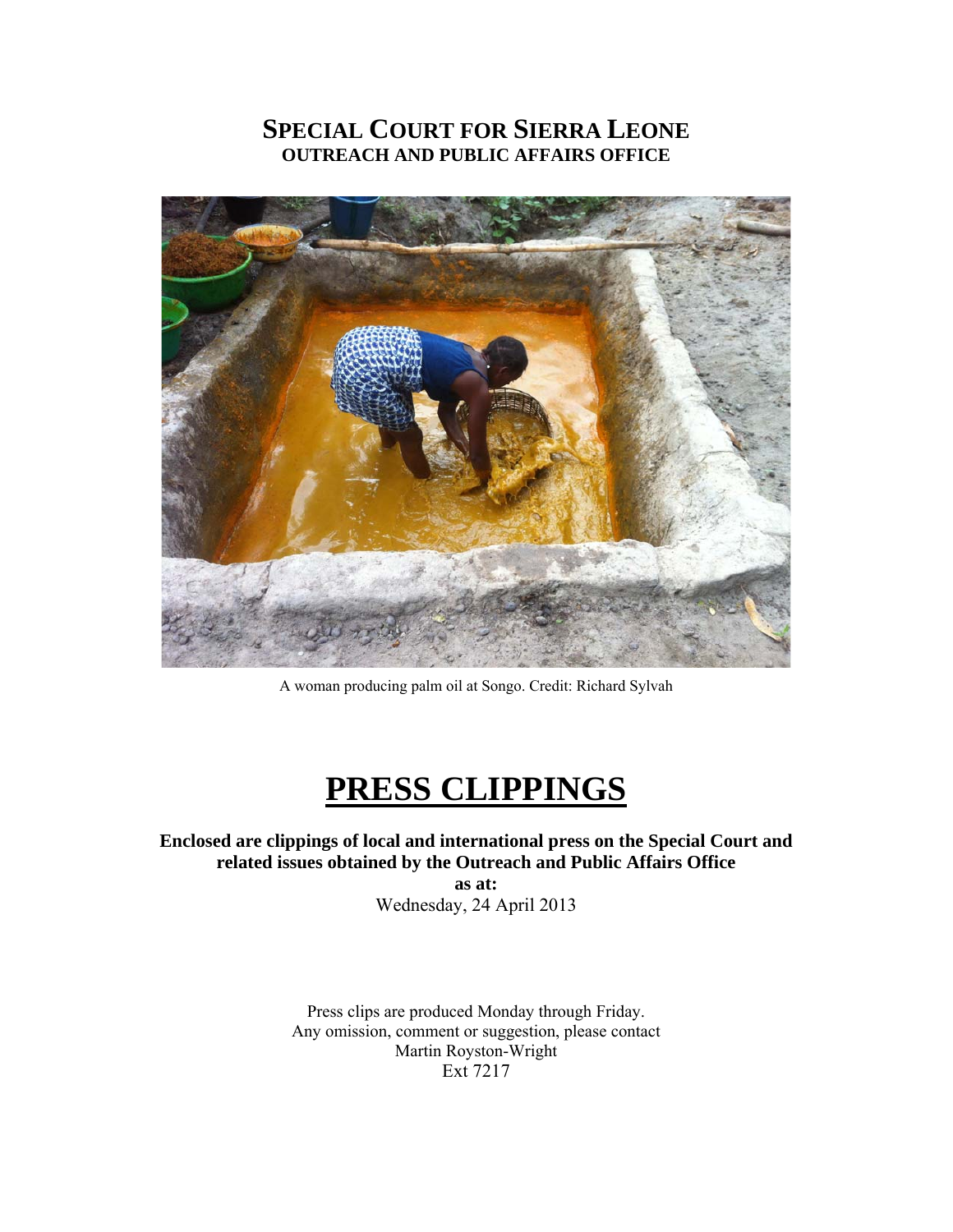| <b>International News</b>                                                         |           |
|-----------------------------------------------------------------------------------|-----------|
| Liberia May Slip Into Chaos Again / Coalition for Justice Liberia                 | Pages 3-4 |
| Accountability for Atrocities Committed During the Liberian Civil war / CJA Press | Page 5    |
| Tambala Wakuda is Attractive, Munlo Joins MCP Presidential Race / Malawi Today    | Page 6    |
| The "Criminalisation" of International Criminal Justice / Global Research         | Pages 7-9 |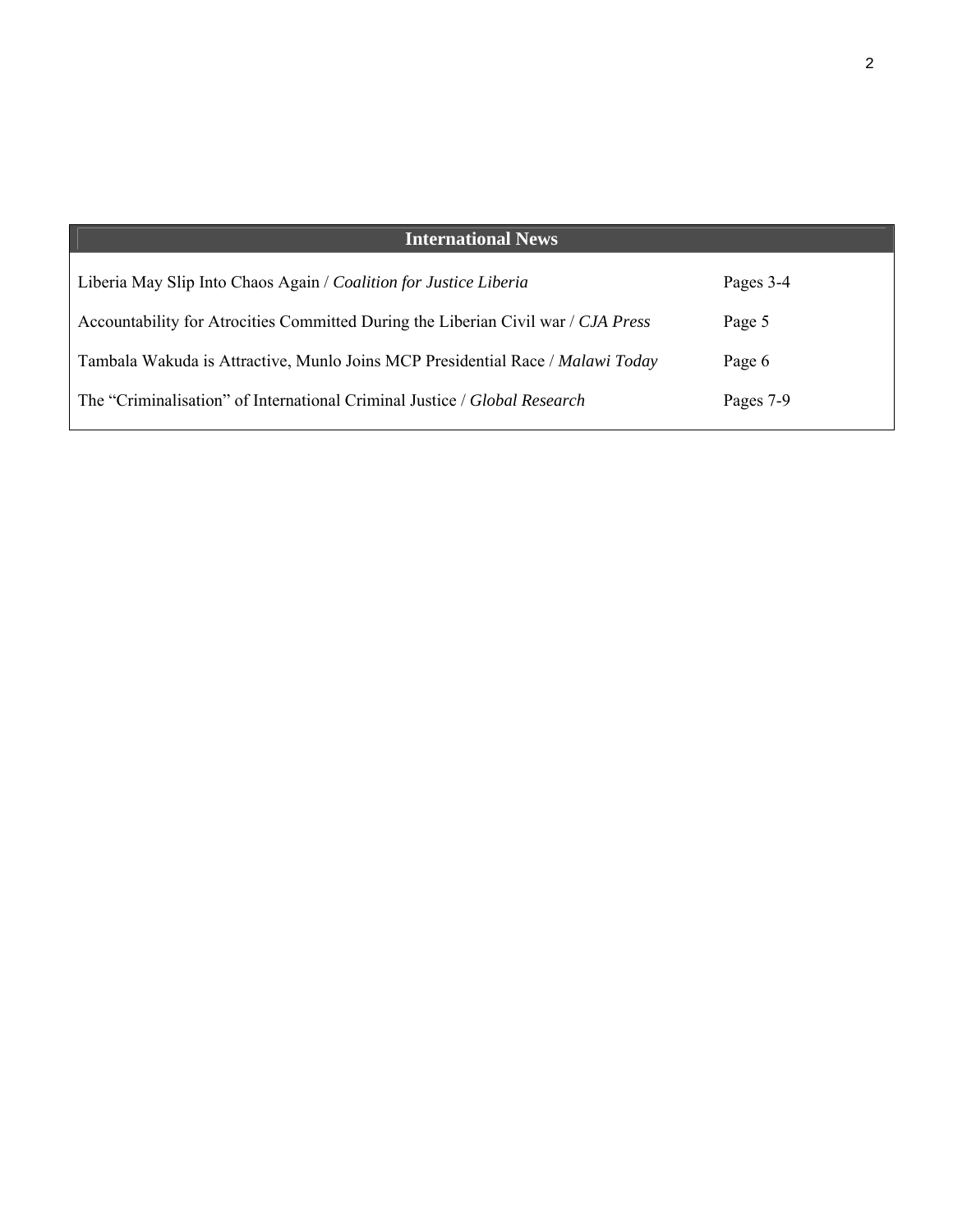## Coalition for Justice Liberia

Tuesday, 23 April 2013

#### **"Liberia may slip into chaos again!"-doe**

#### Tarnyon Nyenon

The General-Secretary of the Coalition for Justice in Liberia (CJL), Mr. James Kpanneh Doe, (No relation to the late Liberian President Samuel Kanyon Doe) has expressed fears over what he described as Liberia's peculiar situation.

"Liberia may slip into chaos again that could be even more devastating than the fourteen-year old nightmare, if the prevailing conditions in Liberia are not improved drastically." Mr. Doe pointed out. He attributed his fears to what he referred to as "Liberia's failure to prosecute its war criminals. He regretted that "instead these war criminals were elected to continue to preside over their victims with impunity."

Mr. Doe made these assertion when he addressed the two-day Human Rights conference held under the auspices of the Coalition for Justice in Liberia (CJL), in collaboration with the Center for Justice & Accountability (CJA), Global

Justice & Research Project (GJRP/Civitas Maximums (GJRP/CM) and the US Department of Justice (DOJ).

The National Human Rights conference was held at the Brooklyn Center Community Activity Community Center (BCCAC), in the twin cities in the State of Minnesota, on Saturday, April 20. Secretary Doe also expressed regrets that "Liberia is the only country on the face of planet earth with no record of prosecuting any of its war criminal."

He emphasized, "it is unfortunate that in spite of the heinous war crimes, crimes against humanity and economic crimes committed against their own people, the war criminals continue to masquerade all over the country as leaders."

Mr. Doe cited the case of the neighboring Republic of Sierra Leone, which according to him, pursued the establishment of an International Criminal Court (ICC).

He noted that the Sierra Leoneans demanded and got an International Criminal Court, which prosecuted and/or continues to prosecute its warlords, including Liberia's former President Charles MacArthur Taylor. We can do the same thing." He suggested.

He sounded the warning saying, "We are afraid that Liberia may slip into another chaos again, because Liberia continues to thread on the fragile path of impunity, some of the very conditions which necessitated the war, continue to prevail today."

Mr. Doe then challenged all Liberians to first do something to help ourselves to arrest the situation" adding, "We cannot just sit and allow that country to go down that path again."

"We cannot just talk. We must act to help ourselves before soliciting the help of the International Community to help us, or else our country could go down the drain again and I don't think any Liberian in his/her right mind wants such to happen again." He warned.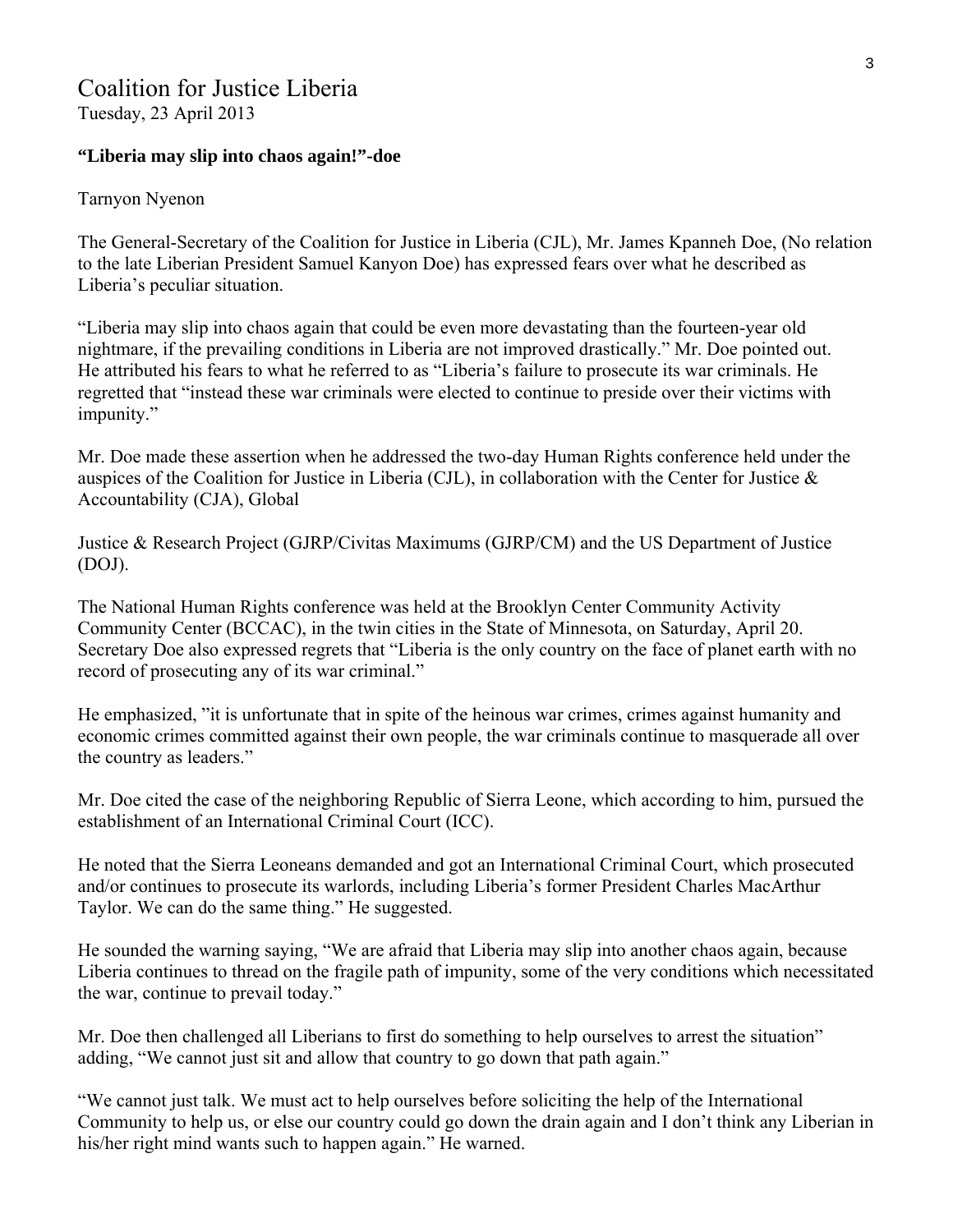Also speaking at the end of the two-day conference on Sunday, April 21, Mr. Doe assured that the CJL will continue its series of conferences around the United State where Liberians are in huge numbers, to enlist their total involvement in the Human Rights efforts.

Also making presentation at the conference, Mr. James Fasuquoi, a Liberian Photo Journalist, displayed graphic photographs depicting the horror of the Liberian carnage in its truest sense. He displayed from almost six rebel factions at the time.

Those put on display included those of the Charles Taylor's National Patriotic Front of Liberia (NPFL), Prince Johnson's Independent National Patriotic Front of Liberia (INPFL), Dr. George Boley's Liberia Peace Council (LPC).

Other faction included Alhaji Kroma's United Liberation Movement for Democracy in Liberia Organization (ULIMO-K) , Roosevelt Johnson's United Liberation Movement for Democracy in Liberia Organization (ULIMO-J), Fronsuio Massaquoi's Lofa Defense Force (LDF) and Kerpeh Dwanyan's Nimba Defense Force.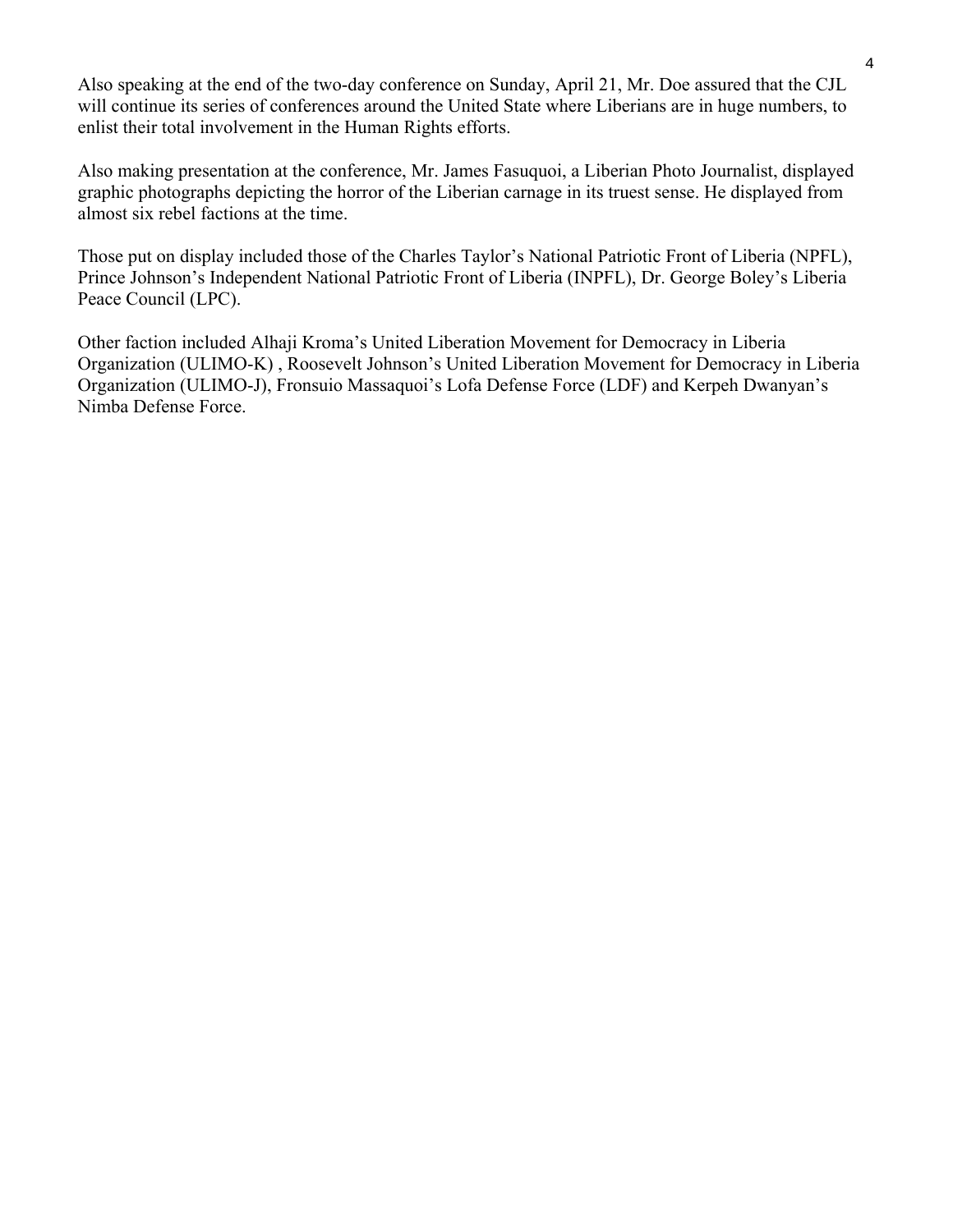CJA Press Tuesday, 23 April2013

#### **Accountability for atrocities committed during the Liberian civil war**

CJA Attorneys Discuss Accountability for International Crimes Committed During the Liberian Civil War A series of forums for the Liberian diaspora community, including survivors of the Liberian Civil War who are interested in understanding accountability mechanisms available for human rights crimes committed during the war.

From 1980 to 2003, Liberia found itself amidst a brutal civil war in which thousands lost their lives and countless human rights atrocities were committed against the civilian population. A Truth and Reconciliation Commission was convened in 2005, and in 2008 it released its recommendations for prosecution. However, to date, only Chuckie Taylor, son of former Liberian President Charles Taylor, has been held to account for his crimes in a prosecution in the United States. In 2006 former Liberian President Charles Taylor was extradited to Sierra Leone to stand trial for crimes committed there, leaving Liberia without recourse to justice for crimes committed against the Liberian people.

CJA attorneys will present members of the Liberian community with legal avenues to accountability for perpetrators living in the United States, and they will meet with survivors, witnesses, and other interested members of the Liberian community who have mobilized to seek further redress for the crimes committed during the war.

### **WHO:**

-- Members of the Liberian Diaspora community in Philadelphia and Minnesota, including survivors of the Civil War that decimated Liberia from 1989–2003

-- The Center for Justice and Accountability (CJA)

-- The Coalition for Justice in Liberia (CJL)

#### **WHEN:**

-- Sunday March 31, 2013 from 3:00–6:00pm, Monday April 1, 2013 from 2:00–6:00pm (Philadelphia, PA)

-- Saturday, April 20, 2013 from 2:30–6:00pm (Brooklyn Center, MN)

## **WHERE:**

-- African Cultural Alliance of North America ACANA Hall, Philadelphia, PA

-- Brooklyn Center Community Activity Center "Constitutional Hall", Brooklyn Center, MN

#### **About Center for Justice and Accountability**

CJA is a San Francisco-based human rights organization dedicated to deterring torture and other severe human rights abuses around the world and advancing the rights of survivors to seek truth, justice and redress. CJA uses litigation to hold perpetrators individually accountable for human rights abuses, develop human rights law, and advance the rule of law in countries transitioning from periods of abuse. ##

ACANA is not an organizer of the event; it is merely providing space accessible to the Liberian community.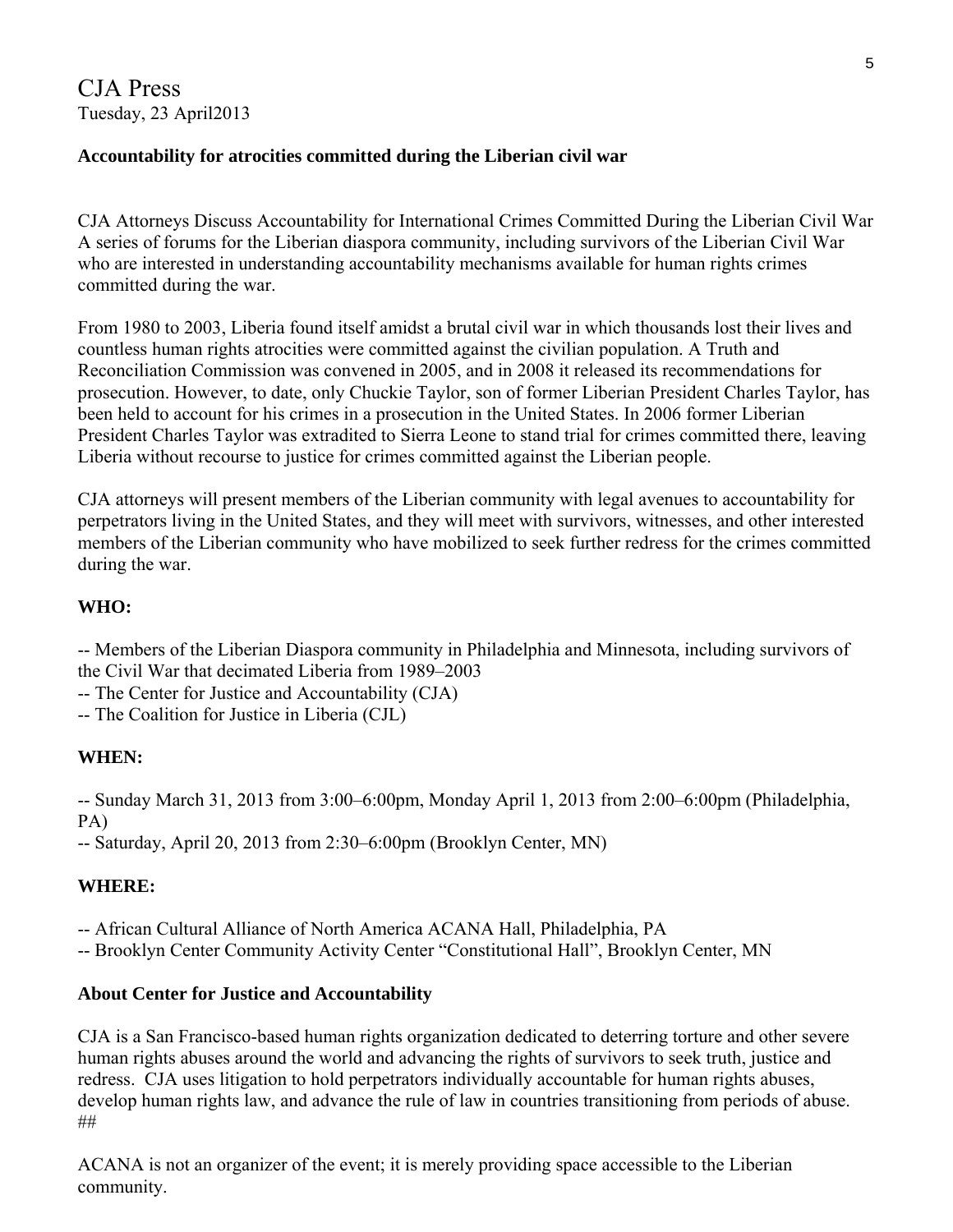#### **Tambala wakuda is attractive, Munlo joins MCP Presidential race**

Chief Justice Lovemore Munlo, who announced his early retirement from the judiciary on Friday, has officially joined the race for the Malawi Congress Party (MCP) presidency.

Munlo was among the presidential hopefuls who presented their nomination letters for the party's hot seat, today (Monday) ahead of the closing for the submission of the nomination letters.

In an interview Munlo confirmed to Nation Online to have thrown himself into the race.

"I am one of the senior citizens in this country and we are talking of our country, we are talking about the future of our country. We, therefore, have to give people choices, we have to give hope to the people that everything is not lost and they are people who are ready to serve," he said.

Munlo, who has served in various capacities both during the MCP government and the DPP government, could not say how he looks at his chances to make it in the party.

"I am a democrat and least worried with the list (of the contenders), the decision is for the convention and the convention is better off with such a wider choice," said the former Chief Justice.

In an interview MCP Administrative Secretary Portiphar Chidaya, who confirmed having received Munlo's papers, also disclosed that apart from Assemblies of God President Reverend Dr Lazarus Chakwera and Jodder Kanjere, the party's former Political Affairs Director Eston Kankhome also submitted his papers.

Before his appointment as Chief Justice during the DPP regime, Munlo who obtained his first law degree from University of Malawi (Unima), served in various portfolios in government such as Minister of Justice and Attorney General, Deputy Minister of External Affairs, High Court judge, Director of Public Prosecutions (DPP); Senior State Advocate and State Advocate.

He has also served in several positions in international bodies such as Deputy Registrar of the International Criminal Tribunal for Rwanda in Arusha, Tanzania and Registrar of the Special Court for Sierra Leone.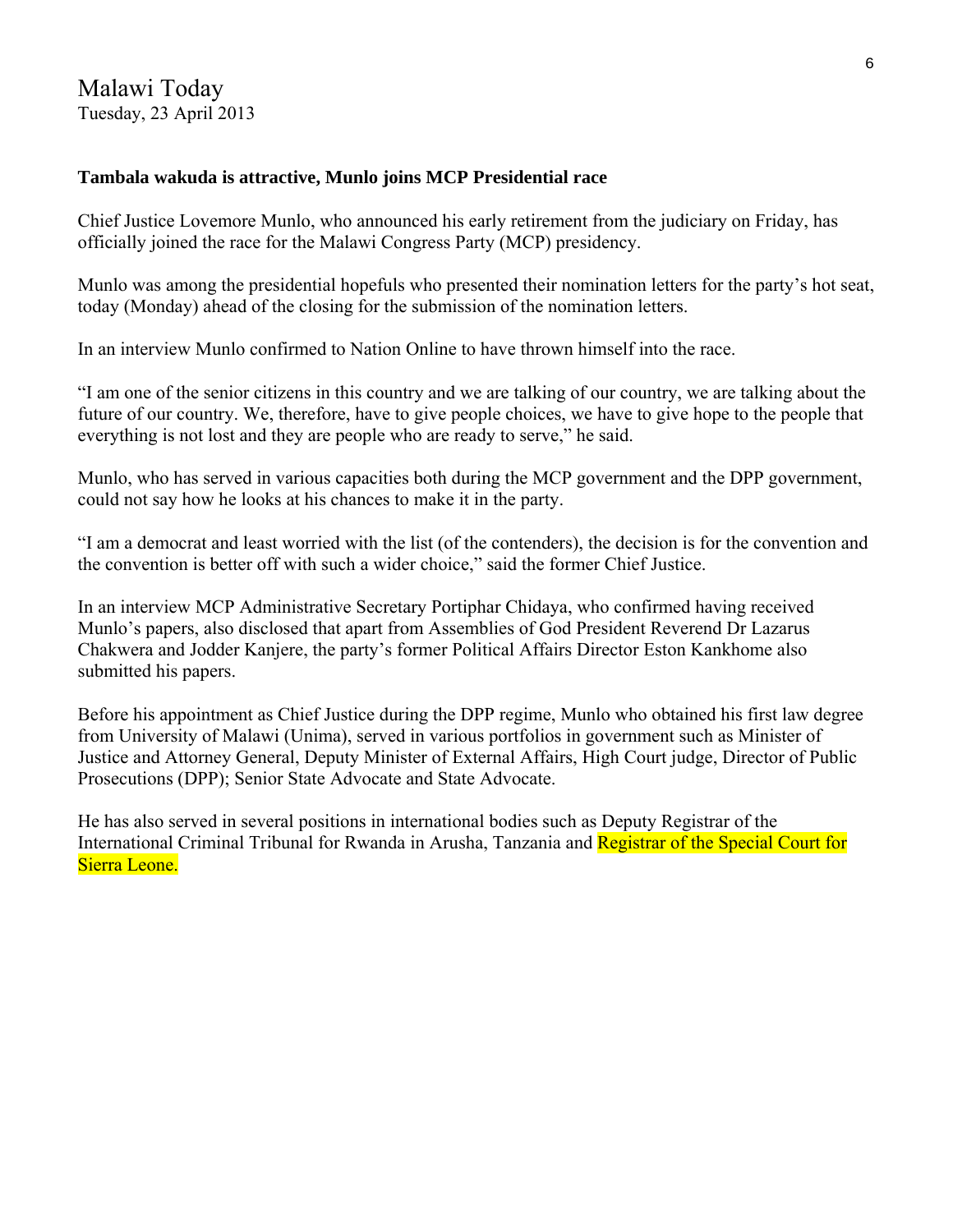### **The "Criminalisation" of International Criminal Justice**

#### By Alexander Mezyaev

On April 10 the United Nations General Assembly held its first ever and rather unique debate on the role of the international criminal justice system in fostering reconciliation. It summed up and assessed the twenty year experience of international criminal courts and tribunals activities. (1) The hearings were boycotted by some states, like, for instance, the United States of America, Canada and Jordan. Jordanian UN envoy said that the fact of holding the debates was, allegedly, an example of power abuse on the part of President of General Assembly.

This time the President of the Assembly session was Vuk Jeremić from Serbia, former Serbian Minister of Foreign Affairs…

So, why has the issue of reconciliation hit a snag in the form of boycott?

The answer is evident. The so-called international justice has totally failed. Today, there is no doubt left, the international justice system has no, whatsoever, relation neither to peace restoration, nor reconciliation after armed conflicts.

Even mentioning the interrelation evokes anxiety, or even anger of the key participants in the process of making the system of «justice» function. For instance, Prince Zeid, the Jordan's Permanent Representative to the United Nations. He has served with UN peacekeeping contingent in Bosnia and has been the first President of the Assembly of State Parties to the Rome Statute of the International Criminal Court. He is the one to know really well what the interrelationship between international courts and reconciliation is like.

David Tolbert from the United States, who has served as Deputy Prosecutor of the International Criminal Tribunal for the former Yugoslavia (ICTY), was more candid than his Jordanian counterpart. He put it straight that, as to him, the international courts cannot and should not make a contribution into reconciliation process; it's not what they are destined for. (2)

The statement totally distorts the mission set by the United Nations before the former Yugoslavia tribunal, which was the restoration of peace and assistance in reconciliation process. David Tolbert put forward another false thesis stating that the international criminal courts have achieved outstanding successes in the recent years and thanks to them «nobody is above law» now. Talking about the criminal courts achievements and successes, the American meant the usurpation of the rights to arrest and bring to justice the heads of states and governments.

In reality the appearance of criminal courts created a new caste of people standing beyond and above any rights. They are the international prosecutors and judges. These people face no responsibility for what they do, neither according to interstate nor international law. No statutes of international tribunals or any other legislative acts envisage a procedure of making a judge or a prosecutor responsible for violating legal norms or power abuse. It is very uncommon. The laws of many states include such provisions.

The article 31 of the Russian Federation's Criminal Code is almost fully devoted to the crimes committed by officers of the law. The judges may be made face responsibility by the Supreme Qualifying Collegium of the Russian Federation. (3) The other states have similar laws. At the same time, no responsibility is envisaged for international judges and prosecutors for crimes committed. And they are numerous enough: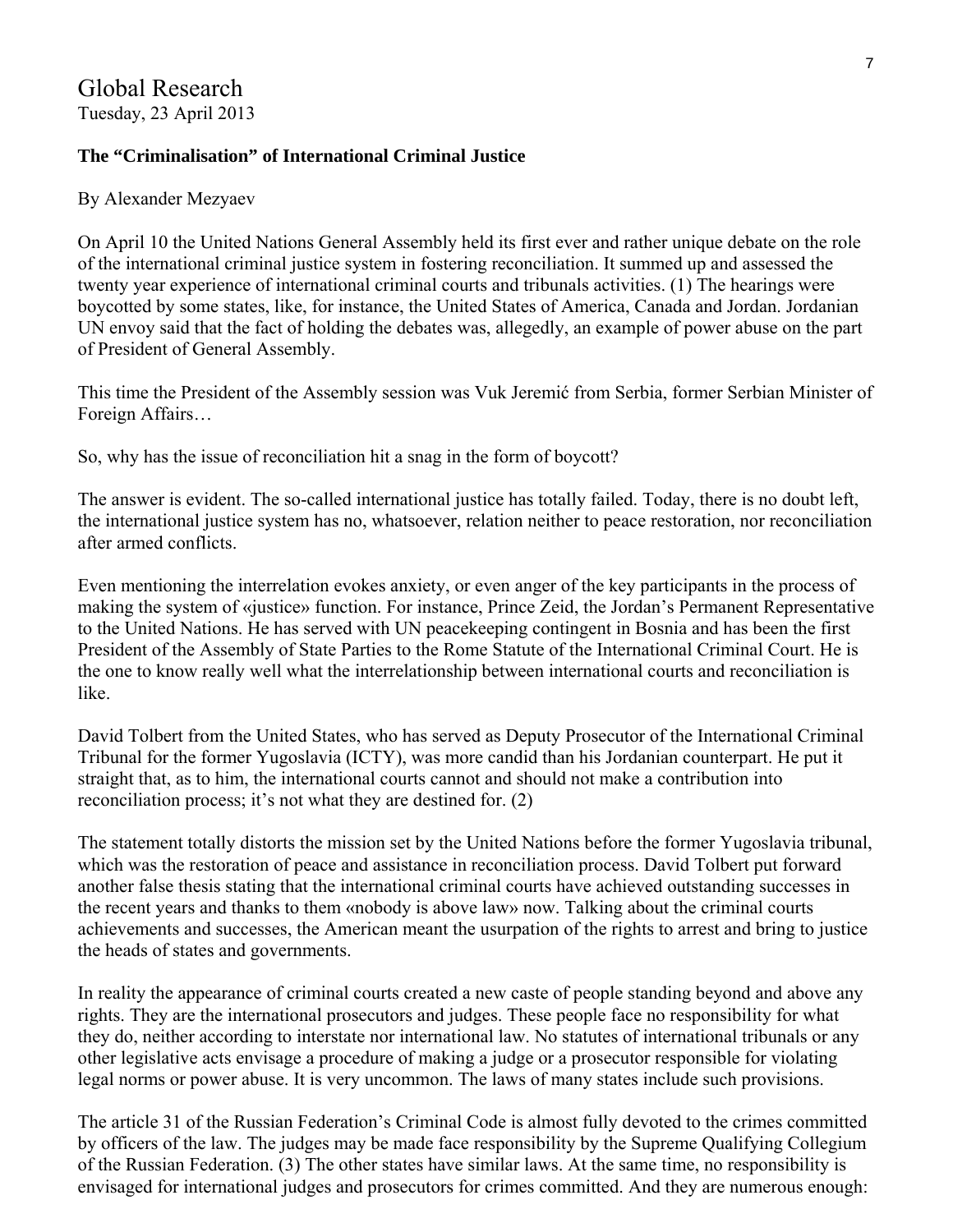conscientious handing down illegal verdicts, rigging evidence, violation of defendant's rights, non-use of existing norms of international law or their remaking, ignoring defendant's evidence, unsubstantiated rulings etc. Sometimes the violations are so massive, that the independence of judges is questioned, because their actions actually destroy the international legal system.

The immunity of heads of states and governments rejected, the caste of «untouchable» international judges and prosecutors created – all these things match the purpose set before the international criminal courts by global power. The goal is to get rid of the state leaders fallen out of favor in the name of the socalled «international community». The absence of any legal basis to make international judges and prosecutors face responsibility is not an oversight, it's the purposeful establishment of a striking potential to destroy the existing progressive legal system and create a new repressive and regressive international law.

No matter the boycott demarche, the United Nations hearings were of great significance. The representatives of a number of states lambasted the existing «system of justice» leaving no stone unturned. The address by Tomislav Nikolić stood out as bright and pithy.

Actually it was the report of an expert, offering a legal assessment going far beyond general lines and offering all the details of the problem. (4) The issues elucidated in the report included: the concept of instituting legal proceedings (the principle of division of powers and independent judiciary is violated); the assessment of the way the equality of the parties was observed, the control by Tribunal over financial activities persecution and defense, the issue of conscientious curtailing of the Tribunal's temporary jurisdiction, the violation of the principle of equality while handing down sentences to those, who represent different ethnic groups etc. (5)

The President's United Nations address convincingly demonstrated that the International Criminal Tribunal for the former Yugoslavia has never brought reconciliation to the Balkans; to the contrary, its activities have aggravated the schism in the society.

The other speeches are worth to mention too. Nebojša Radmanović, President of Bosnia and Herzegovina, noted that not a single ethnic group, populating his country, holds an opinion that the International Criminal Tribunal for the former Yugoslavia has made any contribution into the national reconciliation process. The Justice Minister of Rwanda said the International Criminal Tribunal for Rwanda was to blame for no peace in his country.

The Tribunal came under harsh criticism in other speeches too. Actually, the criticism was not aimed at the International Criminal Tribunal for the former Yugoslavia only, but rather the whole system of international justice. The Justice Minister of Namibia said that this kind of 'justice' is selective and pointed the finger at the real culprit – the United Nations Security Council. John Laughland, Director of Studies at the Institute of Democracy and Cooperation in Paris, has hit the nail right on the head while summing up the results of the international courts activities. According to him, the very idea of international justice has failed.

Vitaly Churkin, the Permanent Representative (Ambassador) of the Russian Federation to the United Nations, commenting on how some considered justice critical for victims and an important element in efforts to prevent threats to peace and security, said that he could not accept the principle of retribution «at any cost».

Prosecutions could only be successfully achieved if the process was impartial and depoliticized. Although there were both positive and negative examples in that regard, he pointed out that the International Criminal Tribunal for the former Yugoslavia was a negative one, with a legacy that could not be seen as a success story, and whose existence had been unjustly extended «for an absurd length of time». Such